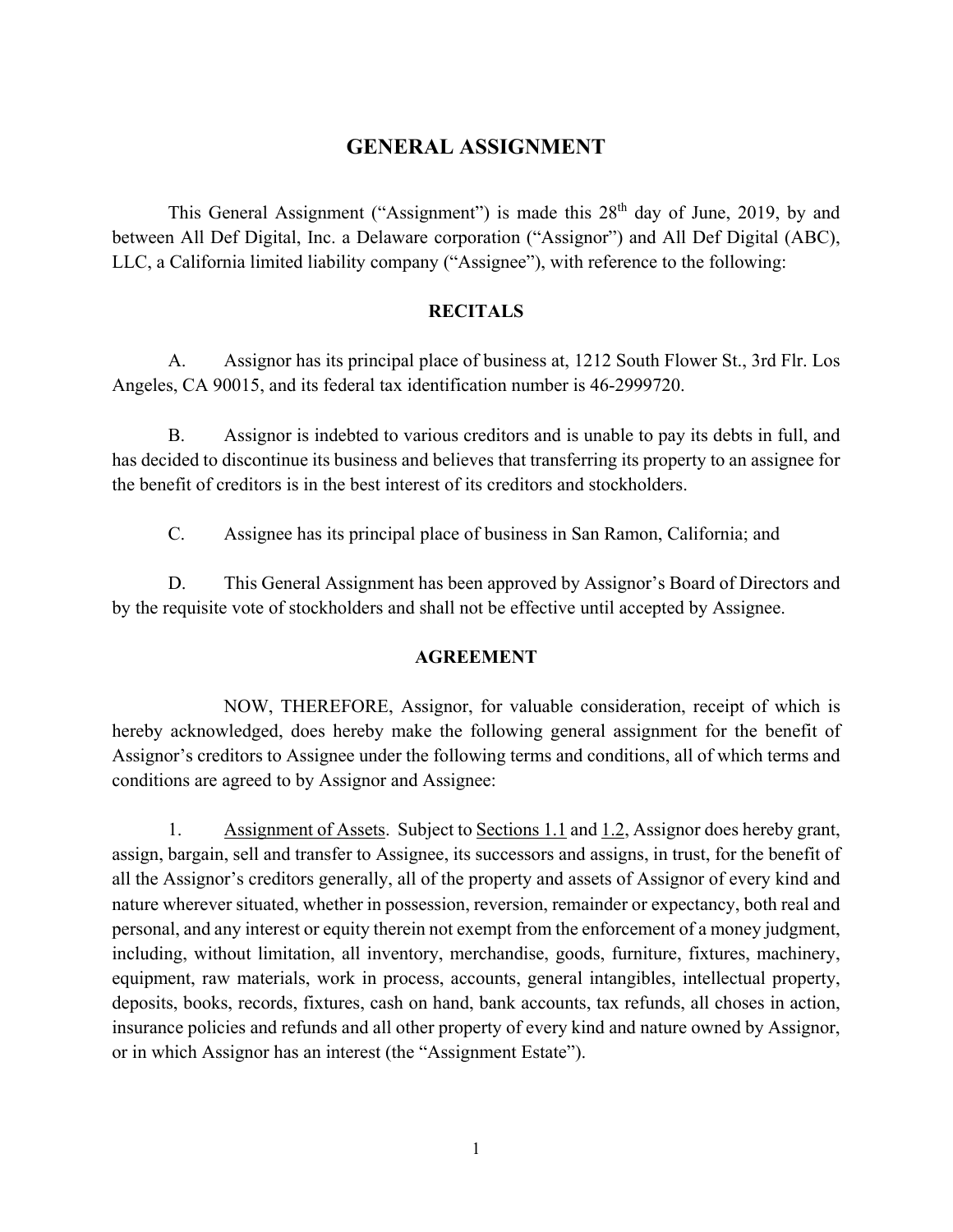1.1 Lease Exclusion. Leases and leasehold interests in real property are not included in the Assignment Estate; provided, that, if the Assignee determines that such excluded lease or leasehold interest may be assigned and also that the same has realizable value for Assignor's creditors, then such excluded lease or leasehold interest shall be deemed to be included in the Assignment Estate and Assignor shall, upon demand of Assignee, assign and transfer such lease or leasehold interest to Assignee, or its nominee, for administration under the terms of this Assignment. Assignor hereby appoints Assignee as its attorney-in-fact for any and all matters concerning the termination of any real property leases.

1.2 Employee Benefit Plan Exclusion. Employee benefit plans (which includes any related employee trust fund), including, without limitation, any ERISA- qualified plan or other similar employee plan, are not included in the Assignment Estate. Assignee shall not be or deemed to be an administrator under any such employee benefit plan nor shall Assignee have any role in, or responsibility for, the termination of any employee benefit plan of Assignor and/or its employees.

2. Real Property Grant Deed. This Assignment constitutes a grant deed to all real property owned by Assignor (except for real property leases and leasehold interests which are expressly excepted from the Assignment Estate as provided in Section 1.1 above), whether or not the Assignor's real property is specifically described in this Assignment. Assignor hereby appoints Assignee as its attorney-in-fact for any and all matters concerning real property it owns and operates, including, but not limited to, marketing, sale, transfer or other disposition of its real property. Upon disposition of the real property, net proceeds, if any, shall immediately vest in the assignment estate as if it was personal property.

3. Delivery of Documents, Endorsements and Mail Delivery. Assignor agrees to deliver to Assignee all books of account and records of Assignee, to execute and deliver all additional necessary documents reasonably requested by Assignee, and to endorse all indicia of ownership as reasonably requested by Assignee, in order to complete the transfer of all assets to Assignee as intended by this Assignment, including, but not limited to, all of Assignor's real and personal property and/or Assignor's interest therein, including, mortgages, deeds of trust, motor vehicles, trademarks, copyrights and patent rights (but excluding real property leases and leasehold interests which are expressly excepted from the Assignment Estate as provided in Section 1.1 above). Neither Assignor, nor its agents, shall execute any documents on behalf of Assignor without prior written approval of Assignee. Assignee is hereby authorized to execute all endorsements and demands requiring Assignor's signature, in the name of Assignor, including endorsements on checks, bank accounts, deposit accounts, and stock certificates, payable to, or standing in the name of Assignor. Assignor further authorizes Assignee to apply for any deposits, refunds (including specifically, among others, claims for refund of taxes paid or unearned insurance premiums) or claims wherever necessary, in the name of Assignor. Assignee is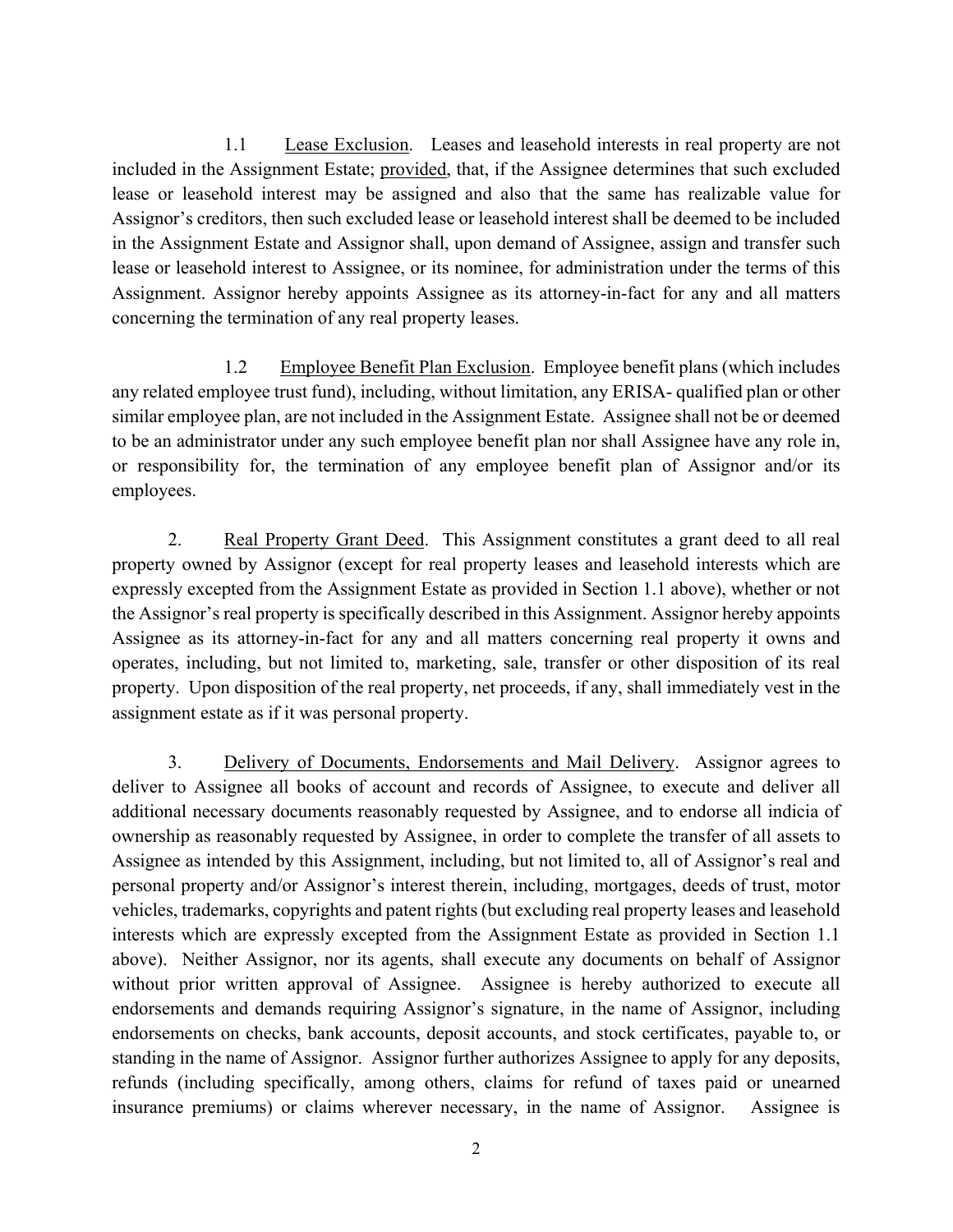authorized to direct all Assignor's mail to be delivered to Assignee, and Assignee is expressly authorized and directed to open said mail as agent of Assignor, and to do anything or act which Assignee in its sole and arbitrary discretion deems necessary or advisable in any case to effectuate the purposes of this Assignment.

4. Nature of Assignment. This instrument transfers legal title and possession of all of Assignor's assets in the Assignment Estate; provided, that this Assignment constitutes a transfer of only those assets that can be transferred legally and does not constitute a transfer of property that it is illegal to transfer. Assignee, in its sole discretion, may determine whether to continue all or a part of the business operations of Assignor or to liquidate Assignor's assets.

5. Disposition of Assets. Subject to the terms of the Funding Agreement and Budget, the Assignee, in its discretion, may sell and dispose of Assignor's assets upon such terms and conditions as it may see fit, at public or private sale, or otherwise. Assignee shall not be personally liable in any manner in connection with the performance of its duties and obligations hereunder except in the event of its gross negligence, willful misconduct or violation of law. Assignee's obligations hereunder shall be in a representative capacity only as an Assignee for the general benefit of Assignor's creditors. Assignee shall administer this estate to the best of its ability and it is expressly understood that Assignee, and its agents, servants or employees, shall be liable only for reasonable care and diligence in the administration of the Assignment Estate. Assignee shall not be liable for any act or thing done by Assignee, its agents, servants, or employees in good faith in connection herewith. Assignee is not liable or responsible for any obligations of any nature whatsoever incurred at any time by Assignor, whether before or after the date of this Assignment. Assignee acknowledges and agrees that all of Assignee's actions in respect of Assignor's assets, property, rights and business shall be in furtherance of its duties as set forth herein.

6. Compensation of Assignee. From the proceeds of sales, collections, operations or other sources, Assignee shall pay itself and reimburse all of its charges and expenses, pursuant to that certain Compensation Agreement between the Assignor and the Assignee pursuant to the terms of the Funding Agreement and Budget, Assignee shall also pay from the proceeds reasonable remuneration to its agents and, its attorneys and may pay a reasonable fee to Assignor's attorneys and other professionals for services related to the Assignment. Assignee may also pay from the proceeds resulting from the sale, disposition or other liquidation of Assignor's assets, the costs and expenses incurred by any creditor who may have levied an attachment or other lien on any assets of the Assignor.

7. Powers and Duties of Assignee. Assignee may compromise claims, complete or reject Assignor's executory contracts, and discharge, at its option, any liens on the assets covered by this Assignment and any indebtedness that, under law, is entitled to priority of payment. Assignee shall have the power to open bank accounts in the name of Assignee or its nominees and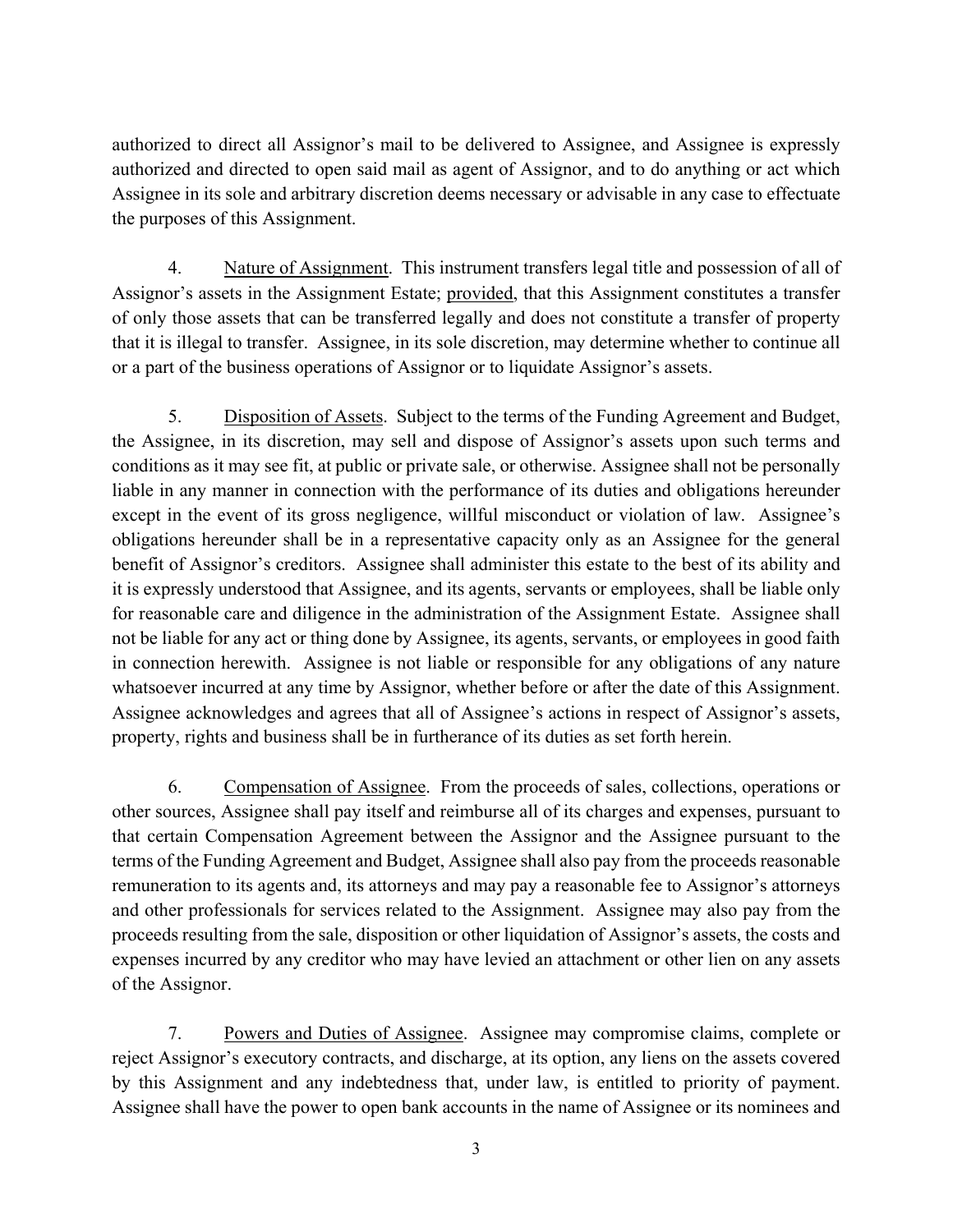deposit assigned assets or proceeds thereof in such bank accounts and draw checks thereon, borrow money, hypothecate and pledge the assets, and to do all matters and things that Assignor could have done prior to this Assignment. Assignee shall have the power to employ auctioneers, attorneys, accountants and any other additional personnel to whatever extent may be necessary to administer the Assignment Estate and to assist in the preparation and filing of any and all state, county, local or Federal tax returns as required. Any act or thing done by Assignee hereunder shall bind the Assignment Estate and Assignee only in its capacity as Assignee for the benefit of creditors. Assignee shall have the right to sue as the successor of Assignor or Assignee is hereby given the right and power to institute and prosecute legal proceedings in the name of Assignor, the same as if the Assignor itself had instituted and prosecuted such proceedings or actions. Assignee is hereby authorized and has the right to defend all actions instituted against the Assignor and to appear on behalf of the Assignor in all proceedings (legal or otherwise) in which Assignor is a party. Assignor does hereby appoint Assignee as Assignor's attorney-in-fact, with full power to act for and in the place of Assignor in such actions or proceedings or in any other matters, including the right to verify, on behalf of Assignor, and with respect to all documents of any nature whatsoever, including all pleadings, which are part of any legal proceedings. Assignor does hereby grant to Assignee the right to act for, and in the place of, Assignor in any type of proceeding under title 11 of the United States Code, Sections 101 et seq. (the "Bankruptcy Code"), including the right to defend any petitions or actions filed against Assignor under the Bankruptcy Code.

8. Assignor's Duties as to Non-Assignable Tax or Other Refund Claims. Assignor agrees, to the extent that any tax or other refund claim is not assignable, to make any and all claims for refund of taxes or any other money due from any governmental agency for tax refunds, or otherwise, and to forthwith upon receipt of any such refunds, pay them over to Assignee, and hereby empowers Assignee, as attorney-in-fact of Assignor, to make all claims for refunds which may be made by an attorney-in-fact.

9. Distributions. Assignee shall apply the net proceeds arising from or related to the liquidation of the Assignment Estate in the following priority as to amounts only and not time of distributions as follows:

- A. First, to deduct all sums which Assignee may at its option pay for the discharge of any lien on any of said property and any indebtedness which under law is entitled to priority of payment and to reimburse Assignee as to all costs advanced by the Assignee or any third party for the preservation of the Assignment Estate's assets, including the maintenance and insurance of said assets and the expenses of any operation.
- B. Second, all reasonable costs and expenses incidental to the administration of the Assignment Estate, including the payment of the remuneration and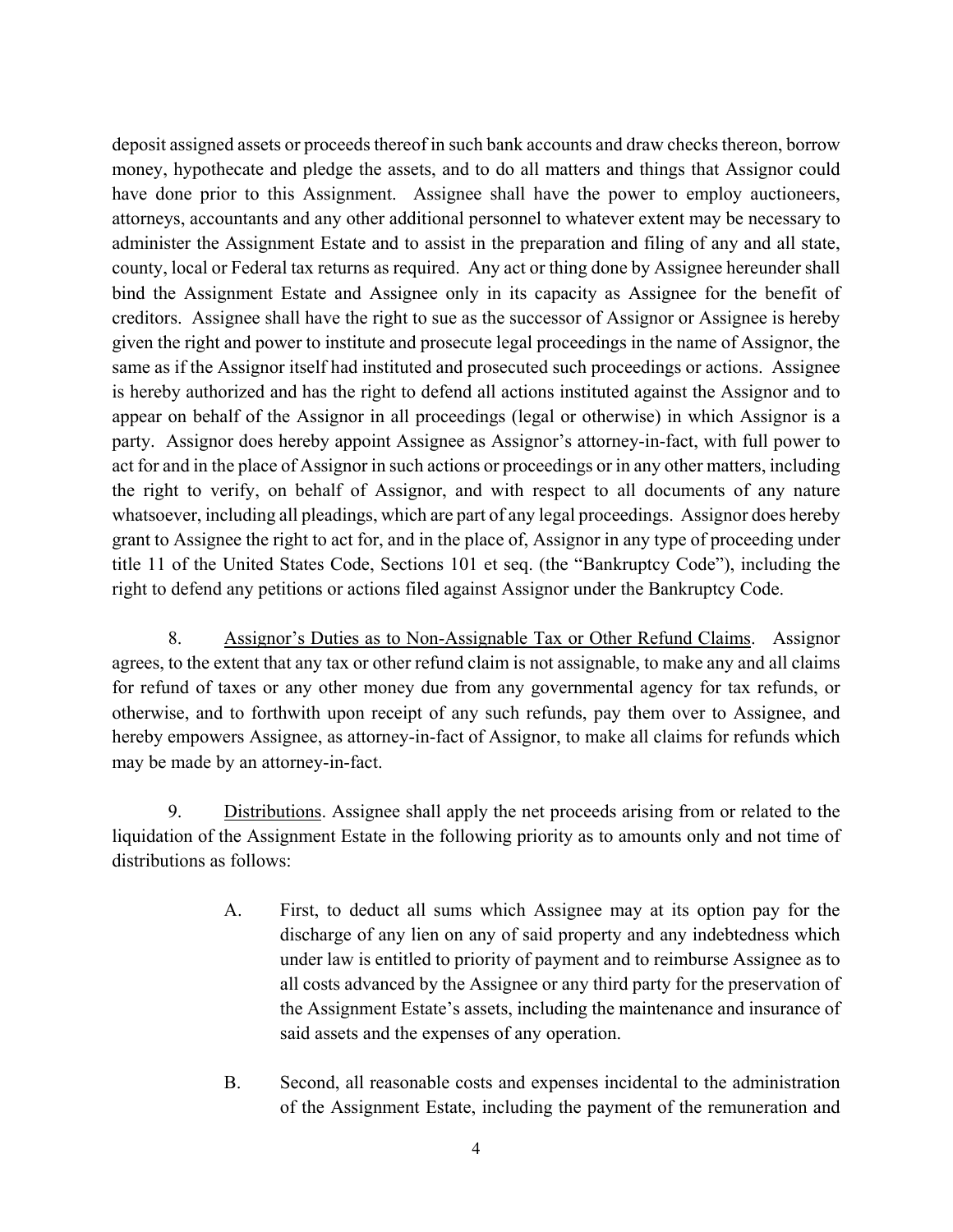fee to the Assignee as set forth above and the payment of attorneys for the Assignee, accountants to the Assignee, and any other professionals the Assignee deems necessary to properly administer the Assignment Estate.

- C. Third, all Federal taxes of any nature whatsoever owing as of the date of this Assignment, or such claim of any Federal governmental agency as defined under 31 U.S.C. §3713, including but not limited to, Federal withholding taxes, Federal unemployment taxes and any other Federal income, excise, property and employment taxes.
- D. Fourth, all monies due employees of Assignor entitled to priority as defined under California Code of Civil Procedure §1204 and §1204.5 up to the statutory maximum.
- E. Fifth, all state, county and municipality taxes of any nature whatsoever owing as of the date of this Assignment, including but not limited to employment, property and income taxes.
- F. Sixth, to Osman Eralp, individually, and in his capacity as agent of the purchaser listed on the schedule of purchasers attached to the Loan Documents (defined in the Funding Agreement), until all of the Obligations under the Loan Documents are indefeasibly paid in full.
- G. Seventh, with the exception of those classes set forth above, all distributions to other creditors shall be, within each class, pro rata in accordance with the terms of each creditor's indebtedness, until all such debts are paid in full. The Assignee may, but is not required to, make interim distributions whenever the Assignee has accumulated sufficient funds to enable it to make a reasonable distribution.
- H. Eighth, any monies unclaimed by creditors 90 days after the final distribution to unsecured creditors, if any, or the termination of the administration of the Assignment Estate by the Assignee, shall be redistributed at the Assignee's reasonable discretion, pro rata, to all known unsecured creditors, being those creditors who cashed their respective dividend checks from the Assignment Estate.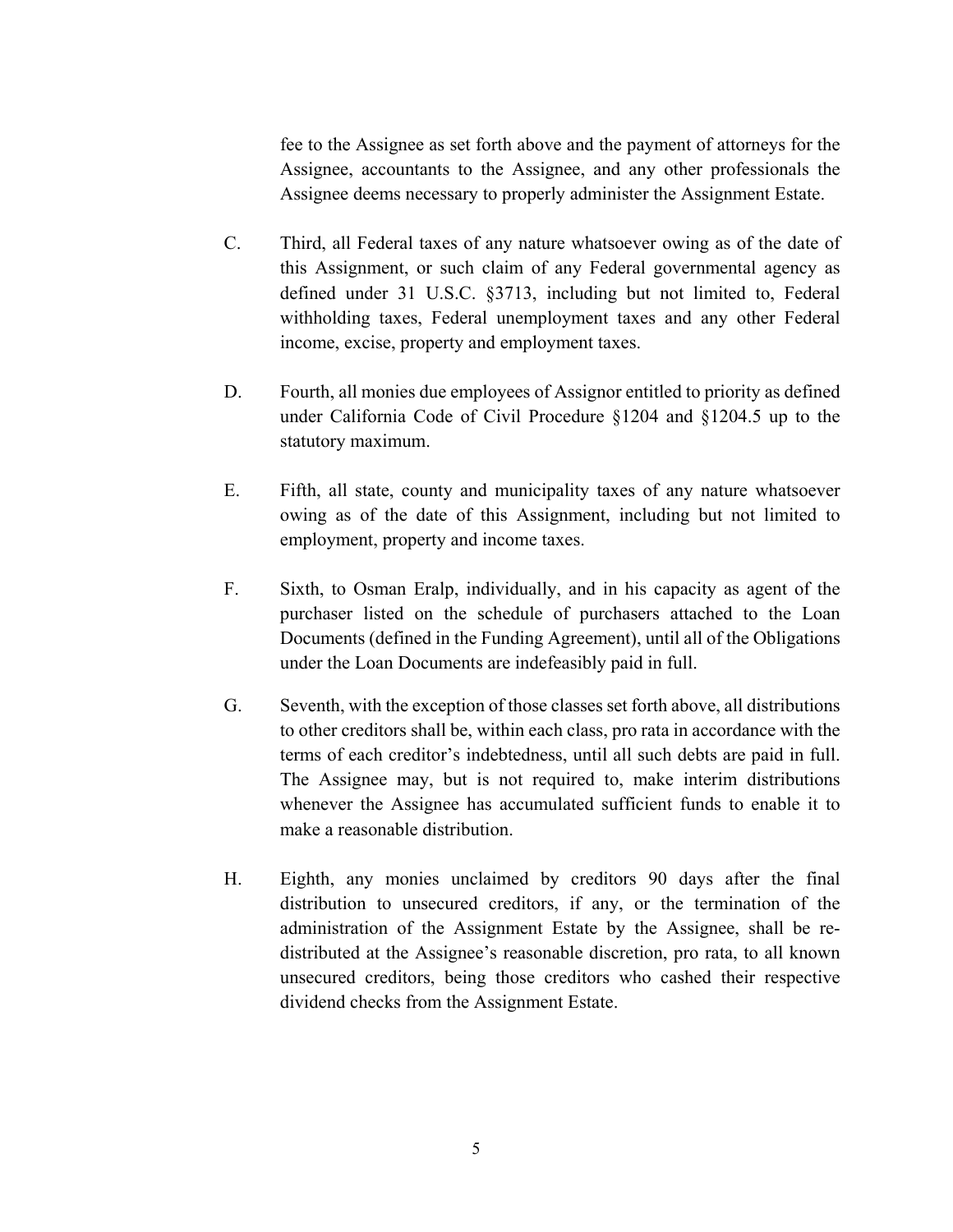10. Right to Withhold Payment of Contested Claims. In the event that Assignee contests the validity of a Claim<sup>1</sup> falling within any of the classifications set forth in Section 9 above, the Assignee may withhold the pro rata distribution (whether interim or final) to which the holder of such contested Claim would otherwise be entitled to receive until the allowance of the contested claim is determined by a Court of competent jurisdiction or by agreement with the Assignee.

11. Definition of Transaction. It is agreed and understood that this Assignment is a general assignment for the benefit of all of Assignor's creditors; and that this is a "general assignment for the benefit of creditors," as set forth in, and defined in the California *Code of Civil Procedure, Section 493.010,* and all other laws of the State of California pertaining thereto. This general assignment for the benefit of creditors (s) (a) does constitute an assignment to Assignee of all assets of Assignor which are transferable and not exempt from enforcement of a money judgment; (b) is an assignment for the benefit of all of the creditors of the Assignor; and (c) does not create a preference of one creditor or class of creditors over any other creditor or class of creditors.

12. Limitation of Liability. Assignor acknowledges that Assignee is acting solely as Assignee in connection with this Assignment and not in its personal capacity. As a result, Assignor expressly agrees that Assignee, its members, officers and agents shall not be subject to any personal liability whatsoever to any person in connection with the affairs of this Assignment, except for its own misconduct knowingly and intentionally committed in bad faith, by gross negligence or in violation of law. No provision of this Agreement shall be construed to relieve the Assignee from liability for its own misconduct knowingly and intentionally committed in bad faith, by gross negligence or violation of law except that:

> A. The Assignee shall not be required to perform any duties or obligations except for the performance of such duties and obligations as are specifically set forth in this Assignment, and no implied covenants or obligations shall be read into this Assignment against the Assignee. In the absence of bad faith on the part of the Assignee, the Assignee may conclusively rely, as to the truth, accuracy and completeness thereof, on the statements and certificates or opinions furnished to the Assignee by the Assignor and conforming to the requirements of this Assignment. The Assignee shall not be liable for any error of judgment made in good faith. The Assignee shall not be liable with respect to any action taken or omitted to be taken by it in

 $\overline{a}$ <sup>1</sup> The term "Claim" for the purposes of this agreement shall mean a right to payment as defined in Section 101(5) of the Bankruptcy Code and the federal case law construing that statute.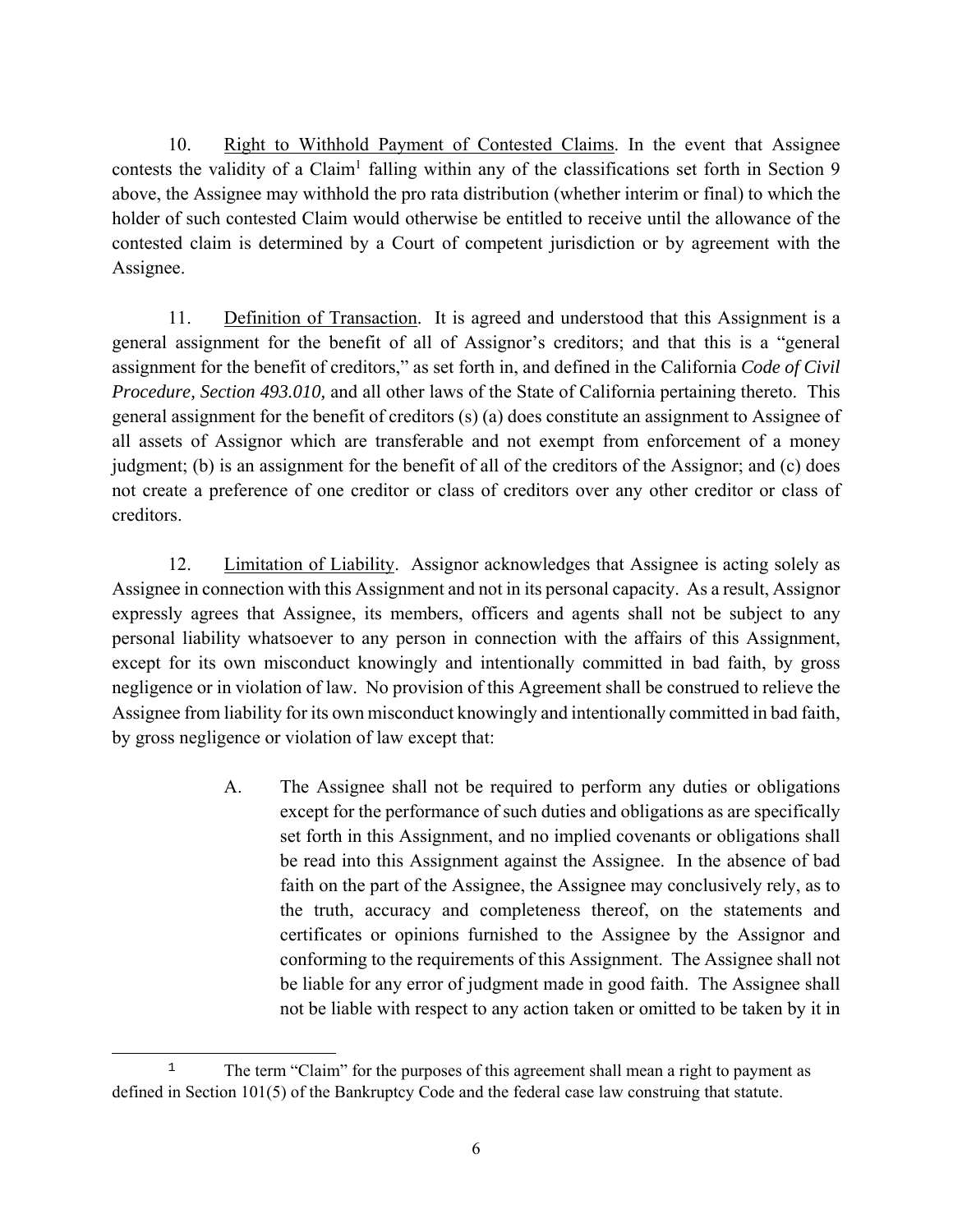accordance with a written opinion of legal counsel addressed to the Assignee.

- B. In connection with the foregoing, the Assignment Estate shall defend, indemnify and hold the Assignee and its past and present officers, members, managers, directors, employees, counsel, agents, attorneys, parent, subsidiaries, affiliates, successors and assigns, including without limitation Armanino, LLP (collectively, the "Assignment Estate Indemnified Persons") harmless from and against any and all Indemnified Claims (defined below); provided, however, that the Assignment Estate shall have no obligation hereunder to any Assignment Estate Indemnified Person with respect to any Indemnified Claims to the extent resulting from the willful misconduct, gross negligence or violation of law of any Assignment Estate Indemnified Person.
- C. The foregoing indemnification provisions shall survive any termination of this Assignment or the transactions contemplated hereby.
- D. For purposes hereof, "Indemnified Claims" means any and all claims, demands, actions, causes of action, judgments, obligations, liabilities, losses, damages and consequential damages, penalties, fines, costs, fees, expenses and disbursements (including without limitation, fees and expenses of attorneys and other professional consultants and experts in connection with investigation or defense) of every kind, known or unknown, existing or hereafter arising, foreseeable or unforeseeable, which may be imposed upon, threatened or asserted against, or incurred or paid by, any Assignment Estate Indemnified Person or Assignee Indemnified Person, as applicable, at any time and from time to time, because of, resulting from, in connection with, or arising out of this Assignment, the transactions contemplated hereby, including but not limited to economic loss, property damage, personal injury or death in connection with, or occurring on or in the vicinity of, any assets of the Assignment Estate through any cause whatsoever, any act performed or omitted to be performed under this Assignment, the transactions contemplated hereby, or any breach by Assignor or Assignee, as applicable, of any representation, warranty, covenant, agreement or condition contained herein.

13. Entire Agreement. This Assignment supersedes all prior discussions and agreements between the parties with respect to the subject matter hereof and thereof and contains